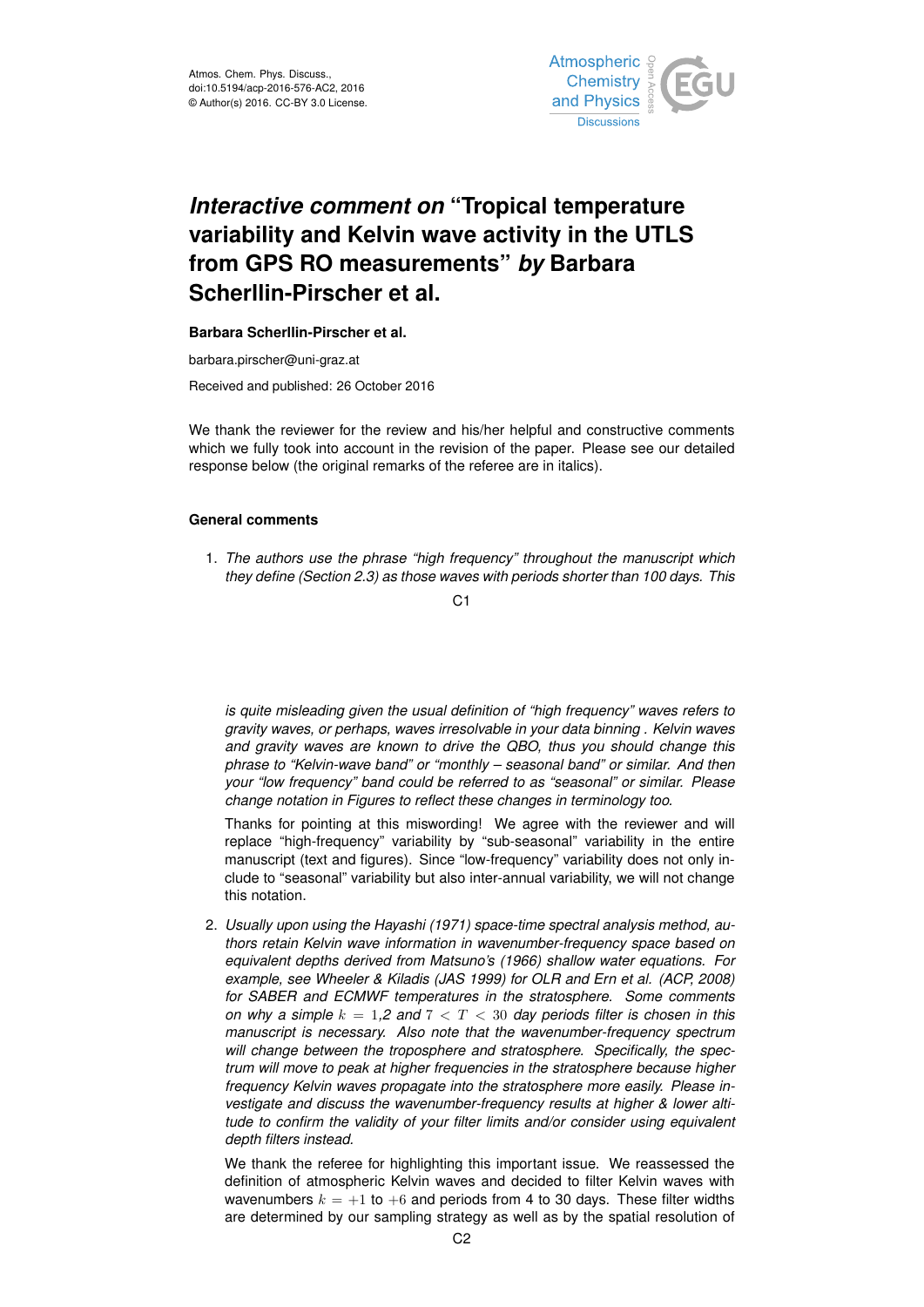our daily-mean fields. Furthermore, we will follow Kim and Son (2012) and filter equivalent depths from 8 m to 240 m. Our new filter will be able to also capture local enhancements of Kelvin wave power, which is of particular importance in the tropical tropopause layer. We will replot Fig. 1 (where we will include maximum and minimum equivalent depths of 8 m and 240 m, respectively, and use logarithmic contour intervals instead of linear ones) as well as Fig. 2b, Fig. 5c, and Fig. 6 to Fig. 10.

In the manuscript, we will add the following sentence in Sect. 2.3:

We isolate Kelvin wave activity by selecting wavenumbers  $k = +1$  to +6, periods from 4 to 30 days, and equivalent depths from 8 m to 240 m.

3. *Figure 2a: What role might the lapse-rate tropopause gradient play in the zonal anomalies shown here? That is, are you confident that you are removing all effects of the tropopause itself from this anomaly plot? I wonder in Figure 4b how or if the sharpness of the tropopause might influence these mean annual cycles of temperature anomalies – noting that the maximum positive and negative anomalies are right on the tropopause altitude? Do these maximum anomalies change in altitude following the seasonal cycle of tropopause altitude itself?*

We agree with the reviewer. There could be some effect of temperature variability due to the seasonal cycle of tropopause characteristics. Figs. 4b,c, which show the vertical structure of seasonal temperature anomalies, reveal, however, that the amplitude of DJF anomalies is notably larger than that in JJA. Furthermore, the seasonality shown in Fig. 4b is still distinctive even if we follow tropopauserelative coordinates.

We also tested the possible influence of the change in tropopause altitude on Kelvin wave activity by comparing temperature anomalies in altitude coordinates and tropopause-relative coordinates. We find that temporal variability of Kelvin wave variance at the cold-point tropopause is in very good agreement with vari-

C3

ability at 17 km. Furthermore, Kelvin wave variance 2 km above the cold-point tropopause is very similar to Kelvin wave variance at 19 km. Therefore, the change of tropopause altitude seems to have minor effect. We will include both timeseries of Kelvin wave activity at cold-point tropopause and 2 km above as new Fig. 9 in the manuscript and will add a discussion in Sect. 3.3:

To assess whether this temporal variability should be attributed to temporal variations of the tropopause rather than to Kelvin wave activity itself, we calculated Kelvin wave variance in cold-point tropopause coordinates. Figure 9 shows results at the cold-point tropopause and two kilometers above. Comparison to Fig. 8 shows very similar temporal evolutions. The time series at the tropopause and 2 km above (Fig. 9) are virtually similar to those at 17 km and 19 km in altitude coordinate (Fig. 8), respectively. Again, no clear periodicity of Kelvin wave activity can be found.

#### **Minor comments**

1. *P7 line 20: What are you defining as "high frequency" here?* .

"High-frequency" amplitude variations were meant to be temporal variations in the waves' amplitude.

We will rewrite this sentence to make it more clear. It will read:

Kelvin wave variance in Fig. 7a shows temporal variations in the waves' amplitude that are strongly modulated by the QBO, with enhanced wave activity in periods of transition from easterly to westerly stratospheric wind (westerly shear zones).

2. *Figure 3: Worth noting that W=westerly, E=easterly to avoid confusion between westerly/westward.*